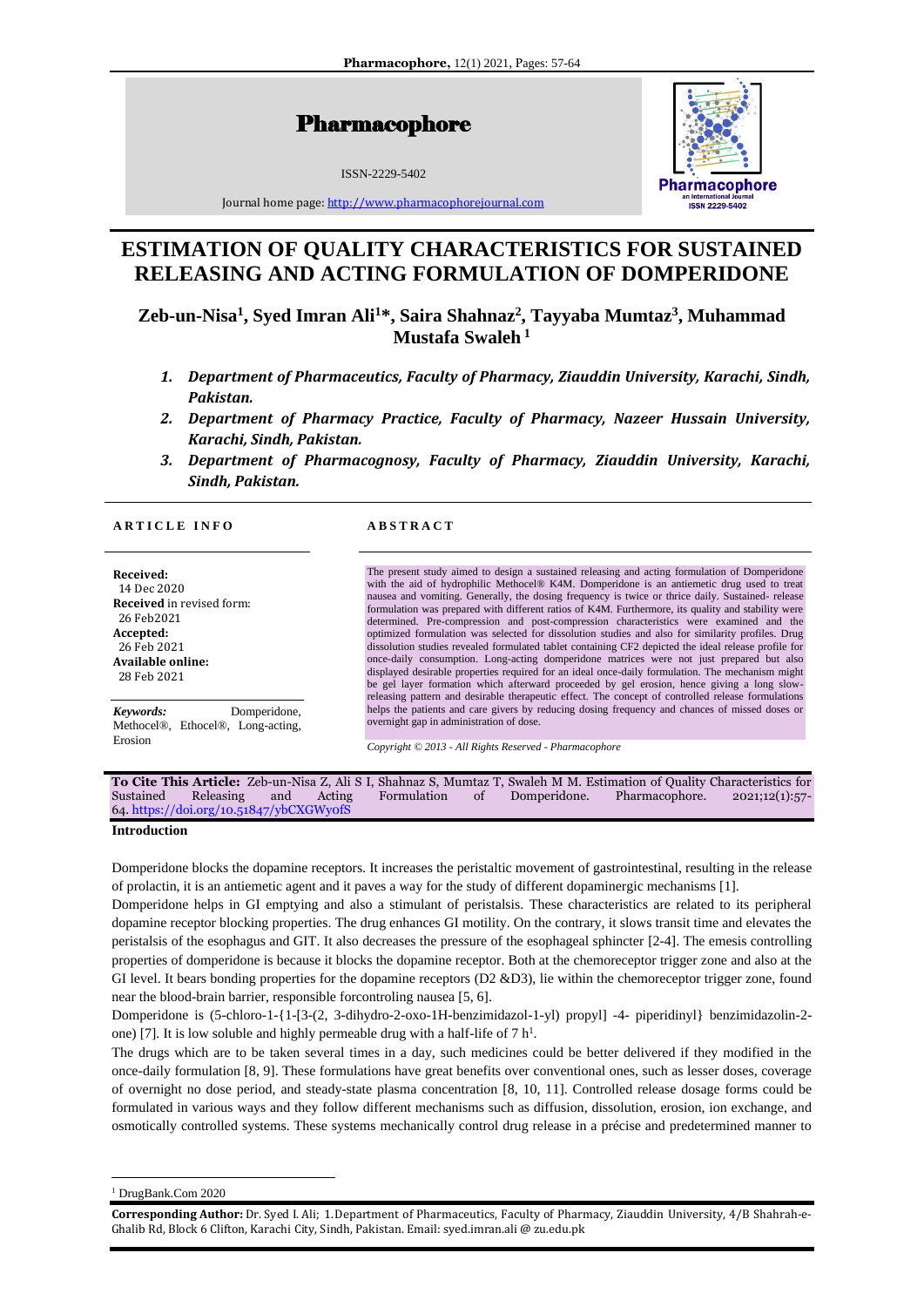maintain drug plasma levels for a prolonged period [11]. The matrix-based systems are most commonly used due to their efficacy and convenience [12].

The methocel<sup>®</sup> is white or off white powder [13]. It is inert and gives good control through gel formation and erosion [14].



**Figure 1.** Hydroxypropyl methylcellulose,  $R = H$ ,  $-CH_3$  or  $-$  (OCH<sub>2</sub>CHCH<sub>3</sub>)<sub>*x*</sub>OH. [15]



**Figure 2.** Physical structures of HPMC hydrogels (a1, b1 at lower temperatures and a2, b2 at higher temperatures) [16]

These polymers can control the release of the active pharmaceutical ingredient [17, 18]. Methocel® and Ethocel® (EC) are effective polymers for formulating matrices. Besides this, the amount and polymer grade control the release profile. HPMC delays release due to gel formation upon contact with the surrounding medium followed by erosion [19]. The chemical and physical structures of the HPMC polymer are shown in **Figures 1 and 2** respectively. Hydrophobic polymers slow the release due to their hydrophobicity which distracts the fluids and wettability. The rate of drug dissolution is calculated by the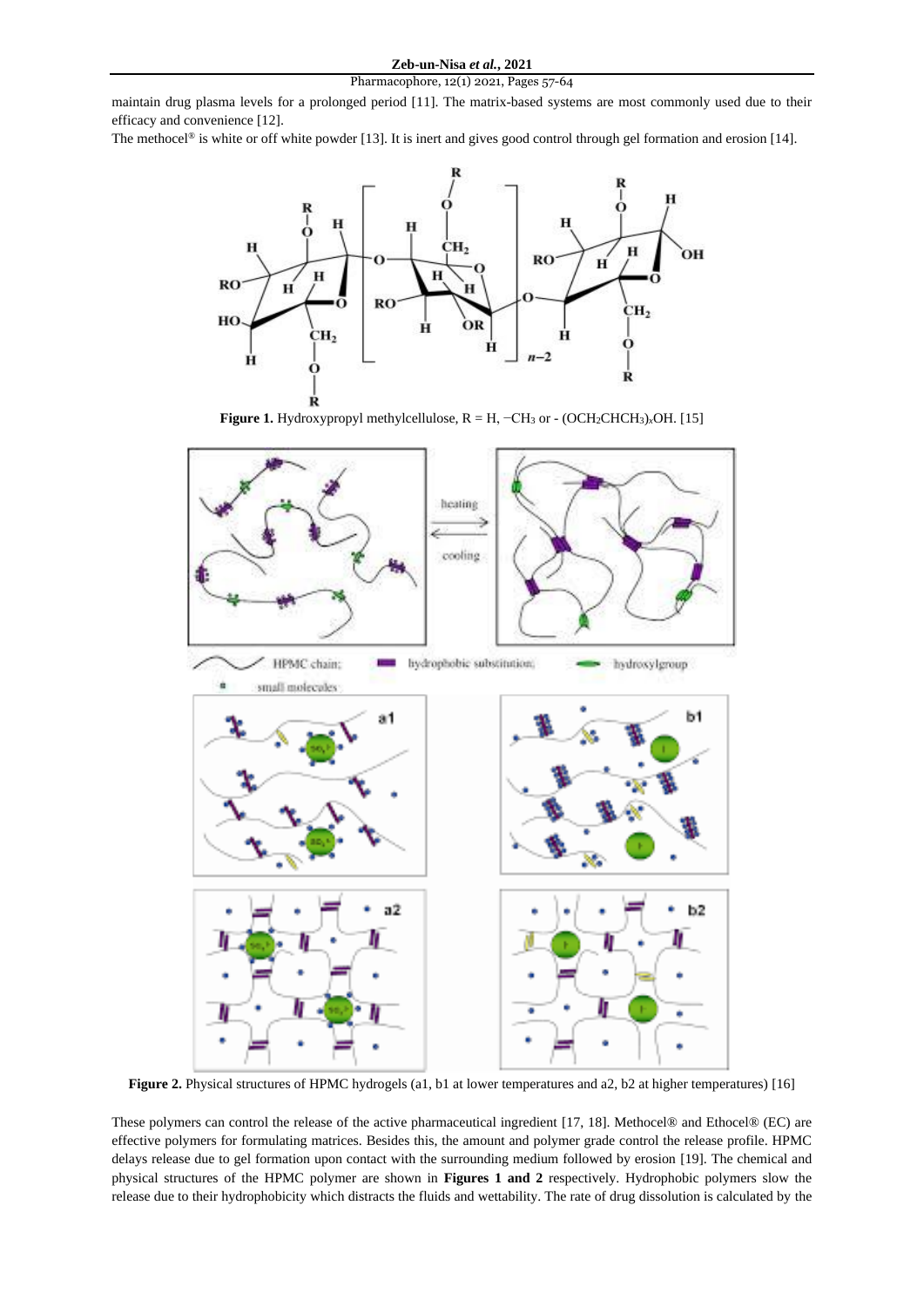# **Zeb-un-Nisa** *et al.***, 2021**

#### Pharmacophore, 12(1) 2021, Pages 57-64

amount of dissolved drug during the time. Dissolution profiles can be examined with model-independent and modeldependent approaches [20-23]. The data shown by model parameters replicated the dissolution pattern of the drug [24-29]. When the dissolution profile at different time intervals is obtained the model-independent approach could be used. The method predicts one differentiation factor (f1), the second one is a similarity factor (f2) [30].

# **Materials and Methods**

# *Chemicals*

Domperidone was gifted from Medisure Pharmaceuticals, Pakistan, K4M (Methocel®), (Colorcon LTD Kent, England), Magnesium stearate, Avicel PH-10, Methanol, Potassium dihydrogen phosphate, Disodium hydrogen phosphate were purchased from Life Science, Germany.

# *Instruments*

Electronic balance (Shimadzu, Japan), Single punch compression machine (Shanghai, China), Vernier caliper (China), hardness tester (Fujiwara, Japan), friabilator (Curio, Pakistan), FT-IR spectrometer (Germany), disintegration tester (Germany), dissolution tester (Erweka, Germany), UV spectrophotometer (UV-1800, Shimadzu, Japan), HPLC system pump (SPD-10AVP CBM 102, Shimadzu), column (Bondapak C-18 4.6 × 250 mm 10 μm Germany), ultrasonic bath (Germany), filter assembly (Millipore, England) and microliter syringe (Switzerland). pH meter, membrane filter (USA), and vacuum pump (China) were utilized.

## *Softwares*

Excel plugin software DDSolver, was applied for the analysis of dissolution models; MS Excel® was applied to estimate before-and-after-compression data [31].

# *Methodology*

# *Micromeritic evaluation of blends*

Micromeritic characteristics of powder blends were estimated through official methods. The following equations (1)–(5) were applied to estimate Bulk density, Tapped density, angle of repose, Hausner's ratio, and Carr's index respectively [32]:

| Bulk density = $M - \Delta V$ Woulk                                                      | (1) |
|------------------------------------------------------------------------------------------|-----|
| Tapped density $=M/-V$ tapped                                                            | (2) |
| $\tan (\theta) =$ height/0.5base                                                         | (3) |
| Hausner ratio = $(\text{VoVf})$ = $(\rho \text{tapped}/\rho \text{bulk})$                | (4) |
| Carr's index = $100 \times [(\rho \text{tapped} - \rho \text{bulk})/\rho \text{tapped}]$ | (5) |

Where, Weight in grams (g) is denoted by M, the Powder volumes before tapping and after tapping are denoted by Vbulk and Vtapped in mL, and bulk and tapped densities are Pbulk and Ptapped, respectively [32].

#### *Preparation of tablets*

Tablet formulation blends were prepared by blending HPMC K4M in various proportions with Domperidone and Avicel PH 101 in a polybag. Magnesium stearate was added in last, mixed and compressed directly on a single punch compression machine. The final weight of the tablet was 150 mg. **Table 1** shows the composition of tablets.

| <b>Table 1.</b> Domperidone matrices |                                |                        |                                |                                                  |  |  |  |  |  |
|--------------------------------------|--------------------------------|------------------------|--------------------------------|--------------------------------------------------|--|--|--|--|--|
|                                      | Ingredients percentage $(\% )$ |                        |                                |                                                  |  |  |  |  |  |
| <b>Formulation code</b>              | <b>Active ingredient</b>       | <b>Matrix former</b>   | <b>Diluent</b>                 | Lubricant<br><b>Magnesium</b><br><b>Stearate</b> |  |  |  |  |  |
|                                      | Domperidone                    | <b>Methocel</b><br>K4M | <b>Avicel</b><br><b>PH 101</b> |                                                  |  |  |  |  |  |
| $CF-1$                               | 23.33                          | 20                     | 55.33                          | 1.3                                              |  |  |  |  |  |
| $CF-2$                               | 23.33                          | 30                     | 45.33                          | 1.3                                              |  |  |  |  |  |
| $CF-3$                               | 23,33                          | 40                     | 35.33                          | 1.3                                              |  |  |  |  |  |
| $CF-4$                               | 23.33                          | 50                     | 25.33                          | 1.3                                              |  |  |  |  |  |

## *FT-IR Analysis*

FT-IR analysis of domperidone drug and controlled release formulation was performed on FT-IR Spectrometer by ATR technique.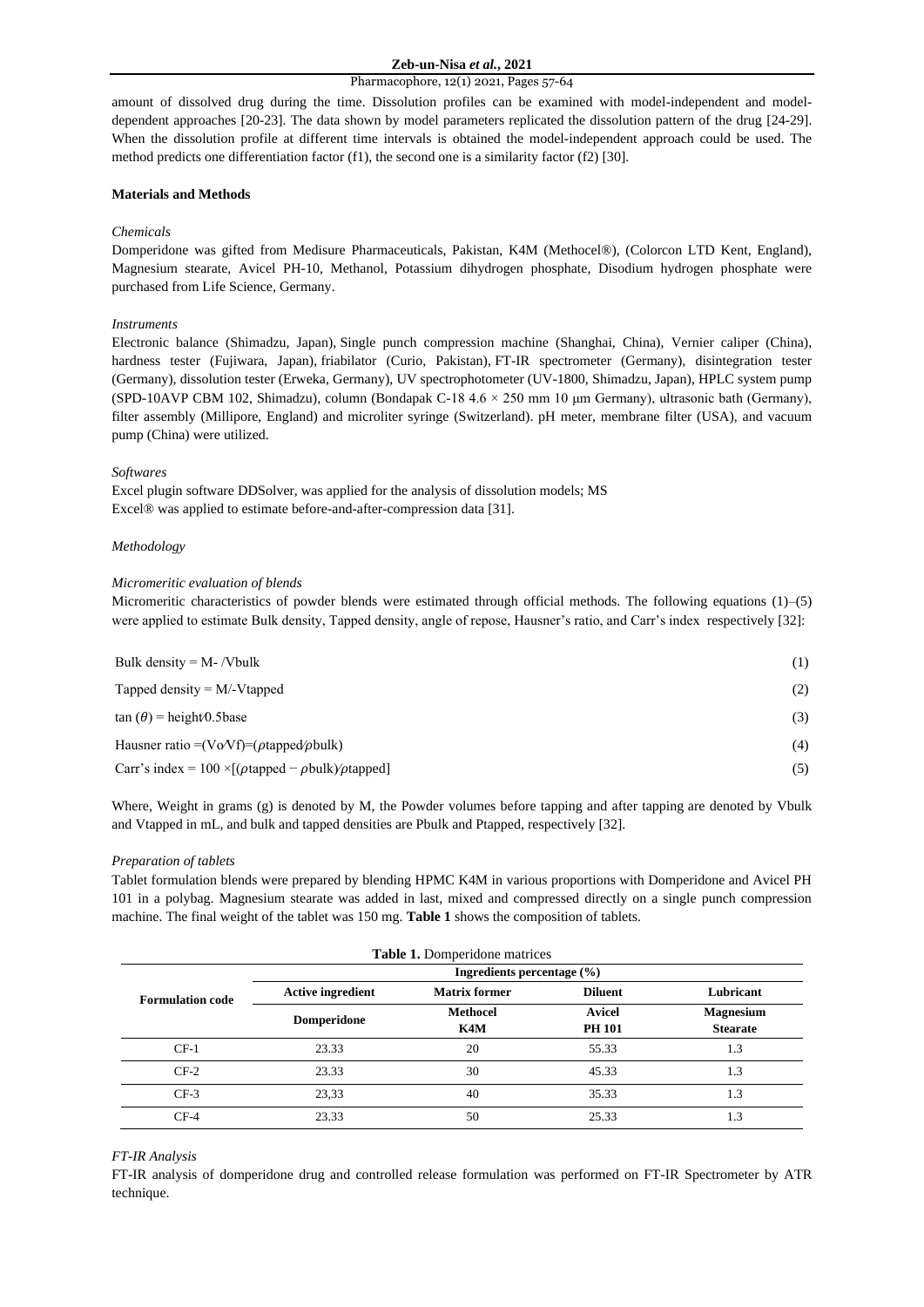#### *Scanning Electron Microscopy (SEM)*

Morphological properties of optimized formulation (CF2) was evaluated through a scanning electron microscope, SEM (Japan).

## *Assay of Domperidone*

The domperidone content in matrices was determined by the following method [32].

## *Chromatographic conditions*

The mobile phase comprised of phosphate buffer and methanol (30:70v/v) and was filtered and degassed before use through a 0.2µ membrane filter. The flow rate was set at a rate of 1.0 mL/min and the wavelength was adjusted at 280 nm by a UV detector at a sensitivity of 0.0001.

#### *Preparation of standard solution*

The standard solution was prepared by dissolving 10mg of domperidone in 50 ml mobile phase then transfer 10ml of this solution to 100ml volumetric flask and this solution was diluted with mobile phase to obtain a solution of 20 mcg/mL.

#### *Preparation of sample solution*

Accurately weighed twenty tablets, which were randomly selected to obtained their average weight, then crushed them to powder. Equivalent to 10 mg of domperidone, powder of tablets was accurately weighed and taken into a volumetric flask of 50 ml containing mobile phase and shacked for about 15minutes then filtered through Whatman filter paper. The filtered solution was further diluted with mobile phase to obtain a final concentration of 20 mcg/ml.

## *Quality characteristics of formulated tablets*

Domperidone formulated tablets were assessed for prerequisite quality parameters to establish and assess weight uniformity, crushing strength, friability, disintegration time, assay, and dissolution [33].

# *Weight uniformity*

Each tablet of the randomly selected sample was weighed individually using an analytical balance. Mean and the standard deviation was calculated on MS Excel®.

*Crushing Strength:* The crushing strength of a randomly selected sample from each formulated experimental batch was examined and noted carefully. Mean and standard deviation was calculated on MS Excel®.

*Friability:* Randomly selected tablets were weighed and subjected to friability test after test reweighed and friability was calculated according to the following equation:

$$
\% Friability = \frac{W1 - W2}{W1} \times 100\tag{6}
$$

(Where W1& W2 are the initial and final weight of tablets, respectively)

*Disintegration Test:* The test was conducted according to USP specifications at  $37 \pm 2$  °C in 900 mL distilled water until tablets disintegrated [33].

# *Swelling studies*

A beaker containing 250 mL distilled water was taken and a single tablet from each lot was taken and immersed in it for 10 hours at ambient conditions. The swollen tablet was reweighed after every hour. The swelling ratio was calculated by using the equation:

Swelling Index = 
$$
\frac{W2 - W1}{W1} \times 100
$$
 (7)

(Weight of tablet before and after swelling denoted by W1 and W2) [34].

#### *In-vitro dissolution studies*

In vitro drug release was performed by using USP dissolution apparatus type-II (Paddle apparatus) at the rotation of 50rpm and the temperature of dissolution medium was maintained at 37±0.5°C. 900ml of Phosphate buffer pH 6.8 was used as dissolution medium and the samples were analyzed for 24 hours. The drug release was evaluated by taking a sample of 5 ml (which was replaced with fresh dissolution medium) at a predetermined time interval of 30min, 1, 1.5, 2, 3, 4, 5, 6, 8, 10, 12, 18 and 24 hour. The sample solution was filtrated through a 0.45-μm Whatman filter and absorbance was analyzed at 384nm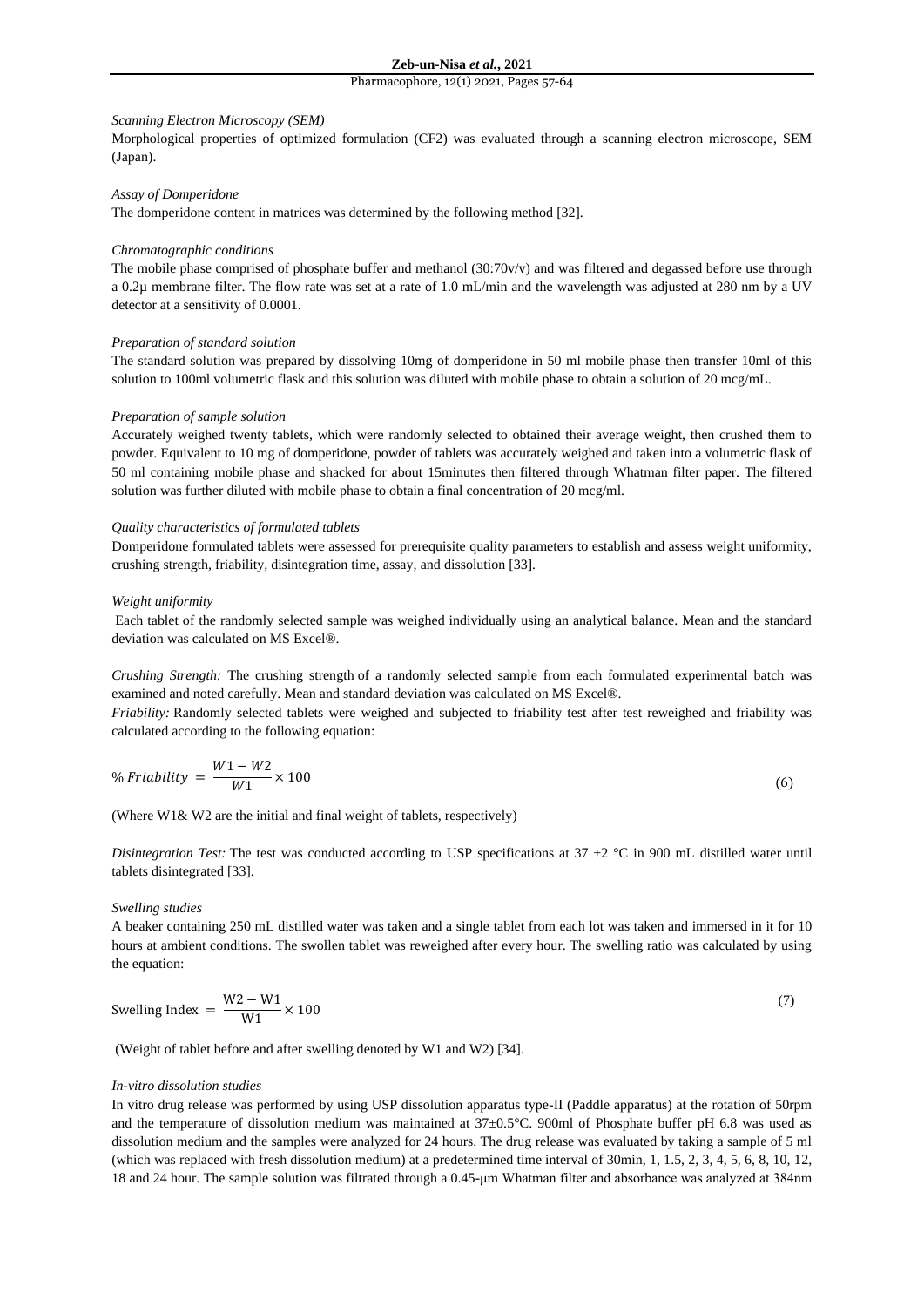using UV Spectrophotometer. Cumulative drug release percentage was computed and the mean of six tablets was included in the result [35].

## *Dissolution profiles comparison*

The Model-independent method was used for the similarity factor (*f*2). The method had been applied for comparison of the release kinetics for produced formulations [Eq. 8].

*f*<sup>2</sup> is the similarity factor is the logarithmic reciprocal square root transformation of the sum of squared error. It is a determination of similarity in % age of dissolution amid two curves. If the reading is between 50 and 100, the release is determined as similar. A decreasing value of  $f_2$  is indicative of dissimilar dissolution kinetics [35].

$$
f_2 = 50 \times \log \left\{ \left( 1 + \frac{1}{N} \sum_{t=1}^n (R_t - T_t)^2 \right)^{-0.5} \times 100 \right\} \tag{8}
$$

Where, Ti denotes the % of drug under test, reference drug % is denoted by Ri, number of total samples is represented by N.

# **Results and Discussion**

The results of pre-compression characteristics of formulation blends are given in **Table 2**.

| <b>THOICE:</b> I TO COMPLOSSION CHARACTERIZED OF GOMPOHAGING OTCHING |             |                       |                         |                        |                   |                         |                 |                    |                        |
|----------------------------------------------------------------------|-------------|-----------------------|-------------------------|------------------------|-------------------|-------------------------|-----------------|--------------------|------------------------|
| <b>Formulation</b><br>code                                           | <b>Mass</b> | <b>Bulk</b><br>volume | <b>Tapped</b><br>volume | <b>Bulk</b><br>density | Tapped<br>density | <b>Hausner</b><br>ratio | Carr's<br>index | Angle of<br>repose | <b>Flow properties</b> |
|                                                                      | (g)         | (mL)                  | (mL)                    | (g/mL)                 | (g/mL)            |                         | ( %)            | (O)                | $(USP35-NF30)$         |
| $CF-1$                                                               | 10          | 19                    | 16                      | 0.53                   | 0.63              | 1.19                    | 15.7            | 36.3               | Fair                   |
| $CF-2$                                                               | 10          | 19                    |                         | 0.52                   | 0.58              | 1.11                    | 10.3            | 33.2               | Good                   |
| $CF-3$                                                               | 10          | 7،                    | 14                      | 0.58                   | 0.71              | 1.22                    | 18.30           | 44.1               | Passable               |
| $CF-4$                                                               | 10          | 20                    | 18                      | 0.50                   | 0.55              | 1.1                     | 9.09            | 33.12              | Good                   |

**Table 2.** Pre compression characteristics of domperidone blends

FT-IR spectrum of domperidone was analyzed and the spectrum shows all characteristic peaks. The post-compression physical parameters and assay results of formulations are given in **Table 3**. Results of weight uniformity were in the range of 149.78±1.82 to 153.21±1.99 mg and were according to USP's acceptable range of variation of ±5 mg. All formulations displayed friability within limits (less than 1%). Disintegration time was in the range of 4.67 to 6.89 hours and the crushing strength of tablets was in the range of  $8.91 \pm 1.33$  to  $12.82 \pm 1.68$  Kg. Assay results showed that the drug concentration of formulations lied between 98.21 and 101.74%.

| $\sim$ which are all the positions of the contract of $\sim$ . The contraction of the contract of $\sim$ |                   |                               |      |                            |        |  |  |  |
|----------------------------------------------------------------------------------------------------------|-------------------|-------------------------------|------|----------------------------|--------|--|--|--|
| <b>Formulation code</b>                                                                                  | Weight            | Friability<br><b>Hardness</b> |      | <b>Disintegration Time</b> | Assay  |  |  |  |
|                                                                                                          | (mg)              | $\left( \mathrm{kg}\right)$   | (%)  | (h)                        | $(\%)$ |  |  |  |
| CF1                                                                                                      | $151.67 \pm 1.36$ | $8.91 + 1.33$                 | 0.89 | 4.67                       | 99.34  |  |  |  |
| CF2                                                                                                      | $150.64 + 1.53$   | $12.82 \pm 1.68$              | 0.57 | 6.21                       | 101.76 |  |  |  |
| CF3                                                                                                      | $149.78 \pm 1.82$ | $11.45 \pm 1.45$              | 0.78 | 6.89                       | 98.66  |  |  |  |
| CF4                                                                                                      | $153.21 \pm 1.99$ | $11.23 \pm 1.76$              | 0.23 | 5.66                       | 98.21  |  |  |  |

**Table 3.** Physical parameters and assay of domperidone matrices

The results of the assay complied with USP specifications i.e. 95-105% [USP].

# *Swelling studies*

Swelling studies were conducted to estimate the tendency of swelling in HPMC matrix formulations. The Swelling behavior of formulated tablets is indicative of the release behavior of tablets. The hydration of domperidone formulations showed that swelling percentage increase with ascending concentrations of methocel® in formulations. The polymer concentration decides the fate of release because the more the concentration of polymer the lesser the drug release.

#### *Scanning Electron Microscopy (SEM)*

The SEM of the optimized formulation showed uneven surface and grooves as showed in **Figure 3**.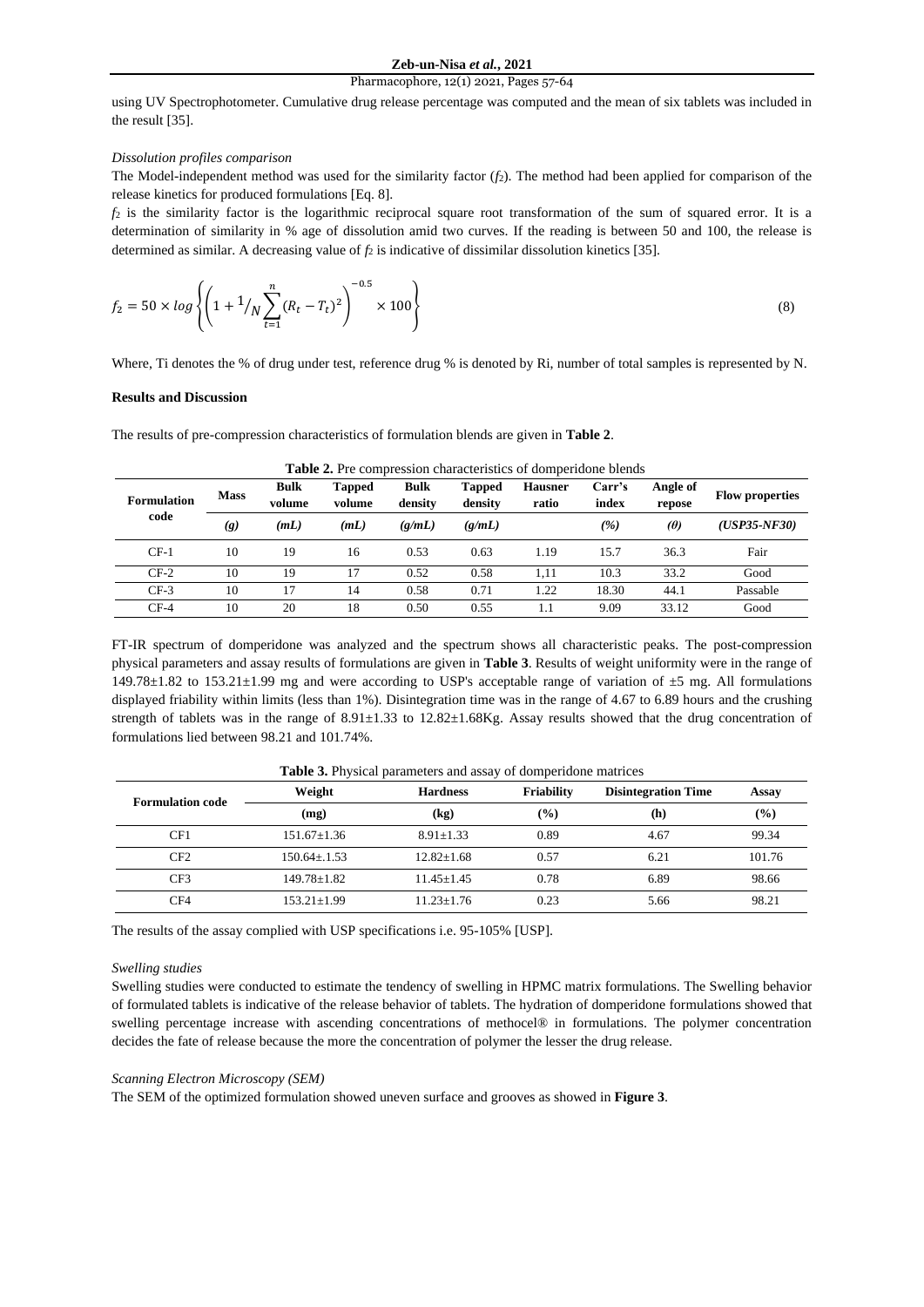Pharmacophore, 12(1) 2021, Pages 57-64 <u> аявя</u>

**Figure 3.** SEM of optimized formulation CF2

# *Dissolution Studies*

The drug release pattern from CR formulations was studied at multiple time point intervals. Release profiles were studied in pH 1.2, 4.5, and 6.8 as shown in **Figure 4**. Release profile of CF2(30% polymer) was 19% at 4 h, 73 % at 16 h, 80% at 18 h and 91% at 24 h). An increased concentration of polymer resulted in adequate release control. A greater concentration of the polymer is responsible for gel layer formation and then erosion. Such behavior of polymer was also seen by other researchers for CR tablets. The release profiles are shown in **Figure 4**. The release pattern followed the zero-order kinetics. The current study shows the release profiles of two formulations CF2 and CF3were similar while the remaining were dissimilar as shown in **Figure 4**.



**Figure 4.** Release profile of domperidone controlled release matrix tablets

# **Conclusion**

A sustained releasing and acting formulation of domperidone had formulated and estimated for various quality control tests, assay, and dissolution. The findings revealed that the formulation containing methocel® K4M 30% gives the required drug release pattern and pace due to higher viscosity grade from excess entanglement of a polymer. The optimized formulation can be used for nausea and vomiting as a once-daily formulation. It is also cost-effective and would have achieved patient compliance.

**Acknowledgments:** We would like to thanks Medisure Pharmaceuticals, Pakistan for providing us the Domperidone for Product development and analysis.

**Conflict of interest:** None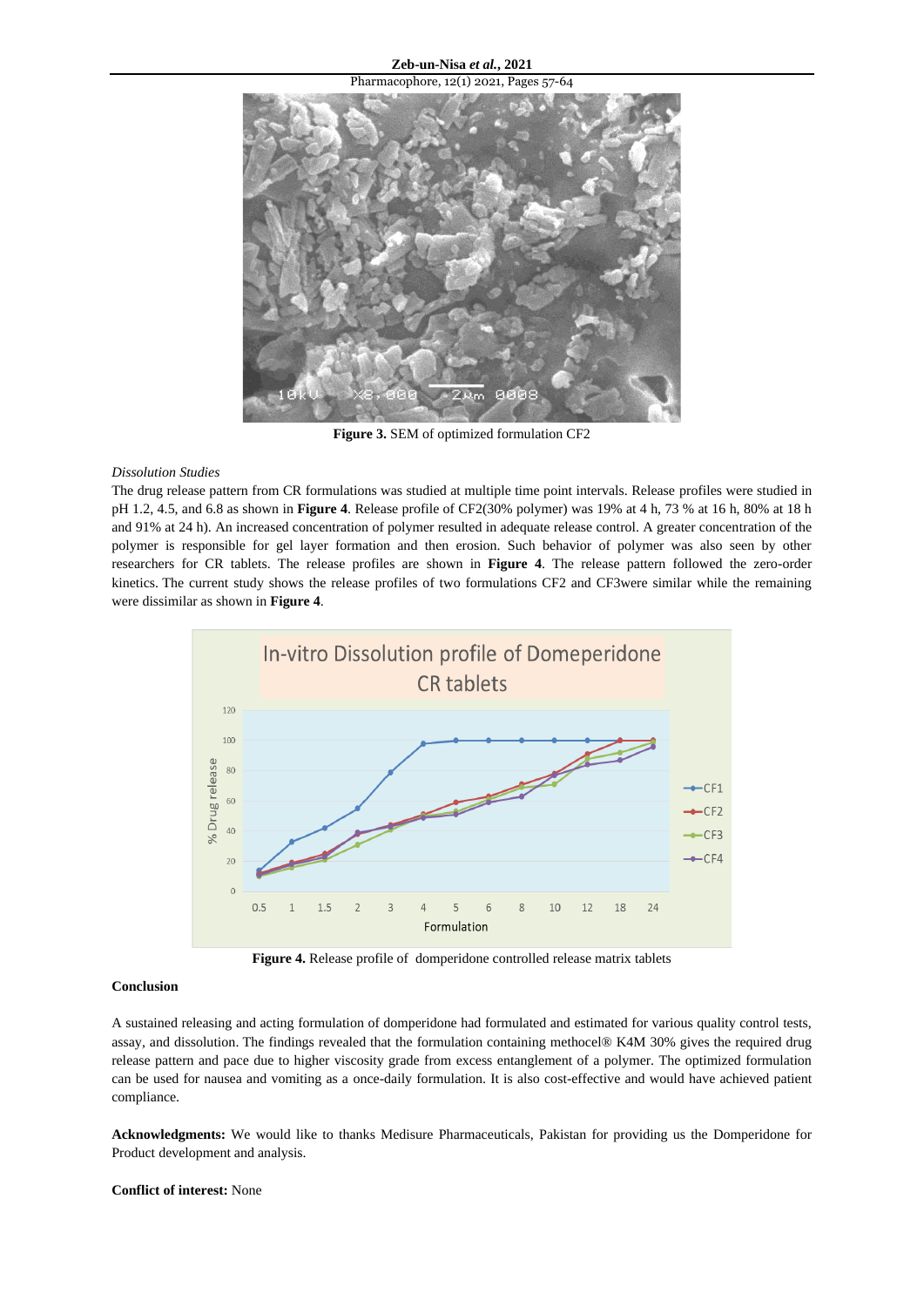### **Financial support:** None

**Ethics statement:** In-vitro testing of the formulated tablets was performed and no animal or human testing was conducted. Ethics statement is not required for such analysis.

# **References**

- 1. Cavallotti C, Nuti F, Bruzzone P, Mancone M. Age-related changes in dopamine D2 receptors in rat heart and coronary vessels. Clin Exp Pharmacol Physiol. 2002;29(5-6):412-8. [PubMed:12010185].
- 2. Osinski MA, Uchic ME, Seifert T, Shaughnessy TK, Miller LN, Nakane M, et al. Dopamine D2, but not D4, receptor agonists are emetogenic in ferrets. Pharmacol Biochem Behav. 2005;81(1):211-9. [PubMed:15894081].
- 3. de Mey C, Enterling D, Meineke I, Yeulet S. Interactions between domperidone and ropinirole, a novel dopamine D2 receptor agonist. Br Clin Pharmacol. 1991;32(4):483-8. [PubMed:1683559].
- 4. Chen X, Ji ZL, Chen YZ: TTD: Therapeutic Target Database. Nucleic Acids Res. 2002;30(1):412-5. [PubMed:11752352]
- 5. Ali I, Gupta VK, Singh P, Pant HV. Screening of domperidone in wastewater by high performance liquid chromatography and solid phase extraction methods. Talanta. 2006;68(3):928-31. doi: 10.1016/j.talanta.2005.06.027. Epub 2005 Jul 22. [PubMed:18970411]
- 6. Martindale WH. The Extra Pharmacopoeia, 36th ed. The Royal Pharmaceutical Society, London; 2009, p.1726.
- 7. National Center for Biotechnology Information. PubChem Compound Summary for CID 46878575. Retrieved June 23, 2021 Available from: [https://pubchem.ncbi.nlm.nih.gov/compound/46878575.](https://pubchem.ncbi.nlm.nih.gov/compound/46878575)
- 8. Vyas SP, Khar RK. Controlled drug delivery concepts and advances. Vallabh Prakashan. 2002;1:411-47.
- 9. Subash Chandran MP, Prasobh GR, Jaghatha T, Aswathy BS, Remya SB. An Overview on Liposomal Drug Delivery System. Int J Pharm Phytopharmacol Res. 2019;9(2):61-8.
- 10. Al Zahrani S, Eid Alosaimi M, Alamrim AA, Alotaibi M, Almatar EA, Almanea BA. Association between knowledge and drug adherence in patients with hypertension in Saudi Arabia. Arch Pharm Pract. 2019;10(3):71-6.
- 11. Shah SU, Shah KU, Rehman A, Khan GM. Investigating the in vitro drug release kinetics from controlled release diclofenac potassium-ethocel matrix tablets and the influence of co-excipients on drug release patterns. Pak J Pharm Sci. 2011;24(2):183-92.
- 12. Kanakagiri D, Omprakash H, Kumar KM, Vishwanadham Y. Formulation and evaluation of pantoprazole delayed release tablets using Eudragit L30D55. Res J Pharm Technol. 2017;10(2):421-5.
- 13. Siepmann J, Peppas N. Modeling of drug release from delivery systems based on hydroxypropyl methylcellulose (HPMC). Adv Drug Deliv Rev. 2012;64:163-74.
- 14. Chaerunisaa AY, Ali R, Dashevskiy A. Release adjustment of two drugs with different solubility combined in a matrix tablet. AAPS Pharm Sci Tech. 2019;20(4):142.
- 15. Deshmukh K, Ahamed MB, Deshmukh RR, Pasha SK, Bhagat PR, Chidambaram K. Biopolymer composites with high dielectric performance: interface engineering. In Biopolymer composites in electronics. Elsevier. 2017;1:27-128.
- 16. Joshi SC. Sol-gel behavior of hydroxypropyl methylcellulose (HPMC) in ionic media including drug release. Mater. 2011;4(10):1861-905.
- 17. Aulton ME, Taylor KM, editors. Aulton's Pharmaceutics E-Book: The Design and Manufacture of Medicines. Elsevier Health Sciences; 2017.
- 18. Klančar U, Baumgartner S, Legen I, Smrdel P, Kampuš NJ, Krajcar D, et al. Determining the polymer threshold amount for achieving robust drug release from HPMC and HPC matrix tablets containing a high-dose BCS class I model drug: in vitro and in vivo studies. AAPS Pharm Sci Tech. 2015;16(2):398-406.
- 19. Bae Y. Drug delivery systems using polymer nanoassemblies for cancer treatment. Ther Deliv. 2010;1(3):361-3.
- 20. Ritger PL, Peppas NA. A simple equation for description of solute release I. Fickian and non-fickian release from nonswellable devices in the form of slabs, spheres, cylinders or discs. J Control Release. 1987;5(1):23-36.
- 21. Fotaki N, Aivaliotis A, Butler J, Dressman J, Fischbach M, Hempenstall J, et al. A comparative study of different release apparatus in generating in vitro–in vivo correlations for extended release formulations. Eur J Pharm Biopharm. 2009;73(1):115-20.
- 22. Kostewicz ES, Brauns U, Becker R, Dressman JB. Forecasting the oral absorption behavior of poorly soluble weak bases using solubility and dissolution studies in biorelevant media. Pharm Res. 2002;19(3):345-9.
- 23. Kostewicz ES, Abrahamsson B, Brewster M, Brouwers J, Butler J, Carlert S, et al. In vitro models for the prediction of in vivo performance of oral dosage forms. Eur J Pharm Sci. 2014;57:342-66.
- 24. Murari K, Mishra GA. U. Development of Sustained Release Floating Tablet for Cefpodoxime Proxetil (CP). Int J Pharm Phytopharmacol Res. 2019;9(2):96-105.
- 25. Arti M, Ashwini A. Formulation and evaluation of Nitazoxanide sustained-release matrix tablets. Int J Pharm Phytopharmacol Res. 2019;9(3):153-61.
- 26. Mastropietro D, Park K, Omidian H. Polymers in oral drug delivery. Comprehensive Biomaterials II, Elsevier. 2017:430-44.